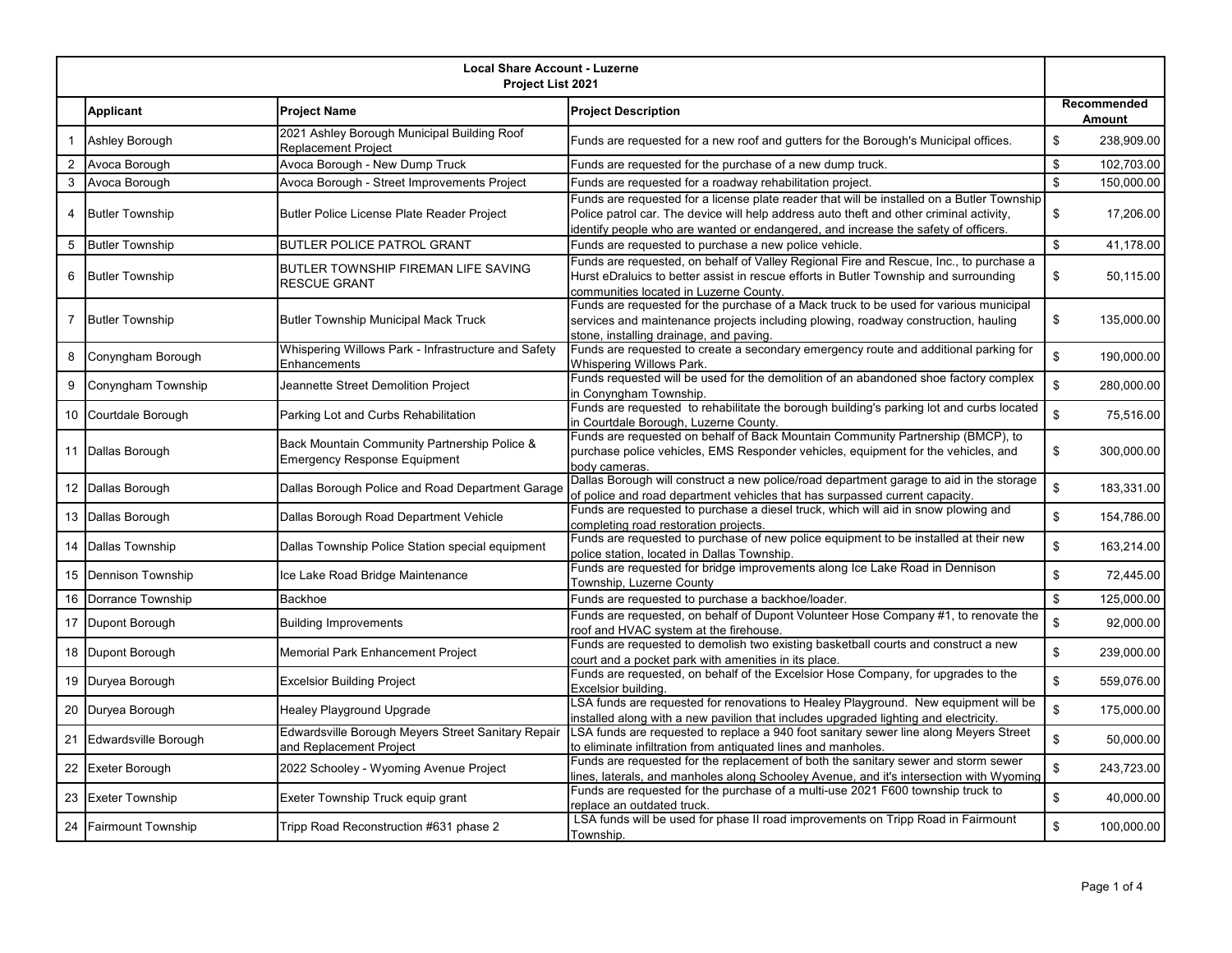|    | 25 Fairview Township    | Spruce Street Road Improvement                                                                     | Funds are requested for roadway improvements along Spruce Street and Kirby Avenue<br>in Fairview Township, Luzerne County. The proposed project will rehabilitate Spruce<br>Street with repairs to the existing manholes, swales, and install storm inlets throughout                                                                                                                                 | \$             | 166,689.00 |
|----|-------------------------|----------------------------------------------------------------------------------------------------|-------------------------------------------------------------------------------------------------------------------------------------------------------------------------------------------------------------------------------------------------------------------------------------------------------------------------------------------------------------------------------------------------------|----------------|------------|
|    | 26 Forty Fort Borough   | Forty Fort Borough Police Equipment Grant                                                          | the road along with milling and repaving roads.<br>Funds are requested for office and safety equipment for the police department to include<br>five Trauma Aid Kits, four AED machines, one voice stress analyzer system, eleven<br>tasers, and 3 HP Z2 G5 workstation computers.                                                                                                                     | \$             | 25,000.00  |
|    | 27 Forty Fort Borough   | West Side Council of Governments Police Safety<br>Grant                                            | Funds are requested, on behalf of the 11 municipalities of the West Side COG, for the<br>purchase of Cellebrite UFED Computer Software along with the necessary computer<br>equipment needed to run the program. Additional purchases will include protective gear<br>for 50 police officers in member communities of the West Side COG and the purchase of<br>9 Autovu License Plate Reader Systems. | \$             | 286,088.00 |
|    | 28 Hanover Township     | Municipal Fueling Station LSA 2021                                                                 | Funds are requested, on behalf of Lower South Valley COG, to construct a municipal<br>fueling station to be shared cooperatively by the members: the boroughs of Ashley,<br>Plymouth, and Sugar Notch and the townships of Hanover, Plymouth and Newport in the<br>Lower South Valley region of Luzerne County.                                                                                       | \$             | 276,566.00 |
|    | 29 Hanover Township     | Solomon's Creek Interceptor Phase 4                                                                | Funds are requested to rehabilitate 600 feet of the Solomon Creek Interceptor along<br>Ferry Road.                                                                                                                                                                                                                                                                                                    | \$             | 450,000.00 |
|    | 30 Harveys Lake Borough | 2022 Harveys Lake Borough Public Works<br><b>Department Vehicle</b>                                | Funds are requested for the purchase a new vehicle and equipment.                                                                                                                                                                                                                                                                                                                                     | \$             | 109,292.00 |
|    | 31 Hazleton City        | 2021 Hazleton Active Adult Center                                                                  | The City of Hazleton is requesting LSA funds on behalf of the Greater Hazleton Senior<br>Citizen's Services, Inc. to upgrade the restroom facilities at the Hazleton Active Adult<br>Center in the City of Hazleton, Luzerne County.                                                                                                                                                                  | \$             | 50,000.00  |
|    | 32 Hazleton City        | City Hall Improvements Phase III                                                                   | Funds are requested for ADA accessibility improvements and renovations to City Hall.                                                                                                                                                                                                                                                                                                                  | \$             | 250.000.00 |
|    | 33 Hazleton City        | <b>Fire Department Turnout Gear Project</b>                                                        | Funds are requested, on behalf of the Hazleton Fire Department, for 50 sets of of fire<br>suppression turn-out gear.                                                                                                                                                                                                                                                                                  | $\mathbb{S}$   | 100.000.00 |
|    | 34 Hazleton City        | HIP - Hazleton One Community Center Renovation                                                     | Funds are requested on behalf of Hazleton Integration Project, for a renovation project<br>for the Hazleton One Community Center located in the City of Hazleton, Luzerne County.<br>The project will replace all the windows in the building for energy efficiency and complete<br>a restroom renovation with ADA compliant standards.                                                               | \$             | 116,000.00 |
|    | 35 Hazleton City        | PA Theatre of Performing Arts 2021                                                                 | Hazleton City, on behalf of the Pennsylvania Theatre of the Performing Arts (PTPA), is<br>requesting LSA funds for renovations to the J.J. Ferrara Center in the City of Hazleton,<br>Luzerne County.                                                                                                                                                                                                 | \$             | 60,271.00  |
|    | 36 Hollenback Township  | Storage and Maintenance Building                                                                   | SA funds are requested for a new maintenance garage/storage building.                                                                                                                                                                                                                                                                                                                                 | \$             | 279,772.00 |
| 37 | <b>Hunlock Township</b> | 2022 F-750 Dump Truck, plow and spreader                                                           | Funds are requested for the purchase of a new dump truck, plow, and spreader.                                                                                                                                                                                                                                                                                                                         | \$             | 130,000.00 |
| 38 | <b>Hunlock Township</b> | 3 Point Hitch Boom Mower                                                                           | Funds are requested to purchase a new 3-Point Hitch Boom Mower.                                                                                                                                                                                                                                                                                                                                       | \$             | 23,118.00  |
|    | 39 Hunlock Township     | Hunlock Creek Volunteer Fire Department Quick<br>Response Vehicle/Mini Pumper                      | Funds are requested, on behalf of the Hunlock Creek Volunteer Fire Company, for the<br>purchase of a new fire response vehicle.                                                                                                                                                                                                                                                                       | $$\mathbb{S}$$ | 249,790.00 |
|    | 40 Huntington Township  | Purchase a new Ford F-550, 4x4, Super Duty Truck<br>with dump body, spreader, tarp system and plow | Funds are requested for the purchase of a new Ford F-550 4x4 super duty truck with a<br>stainless steel dump body, spreader, tarp system, and plow.                                                                                                                                                                                                                                                   | $$\mathbb{S}$$ | 115,000.00 |
|    | 41 Jenkins Township     | Municipal Vehicle and Equipment Project                                                            | Funds are requested for a new municipal vehicle with upfitting along with the purchase<br>of power equipment and supplies located in Jenkins Township, Luzerne County. The<br>township is seeking funding for a municipal work truck, trailer, pressure washer and a<br>zero-turn lawn mower/bagger/mulcher.                                                                                          | \$             | 140,000.00 |
|    | 42 Jenkins Township     | Police Improvements to Ensure a Safer Community                                                    | Jenkins Township is requesting LSA funding, to complete a public improvement project.<br>The public improvement consists of purchasing and outfitting a police vehicle,<br>purchasing a license plate reader, and updating computer software. The public<br>improvements will occur at the Jenkins Township Police Station, located in Jenkins<br>Township, Luzerne County, Pennsylvania.             | \$             | 70,000.00  |
|    | 43 Jenkins Township     | Spadi Park Improvements Project                                                                    | Luzerne County. This project involves the construction of a pavilion with a fully<br>operational kitchen and an ADA-compliant restroom facilities with additional parking<br>added to the site.                                                                                                                                                                                                       | \$             | 80,000.00  |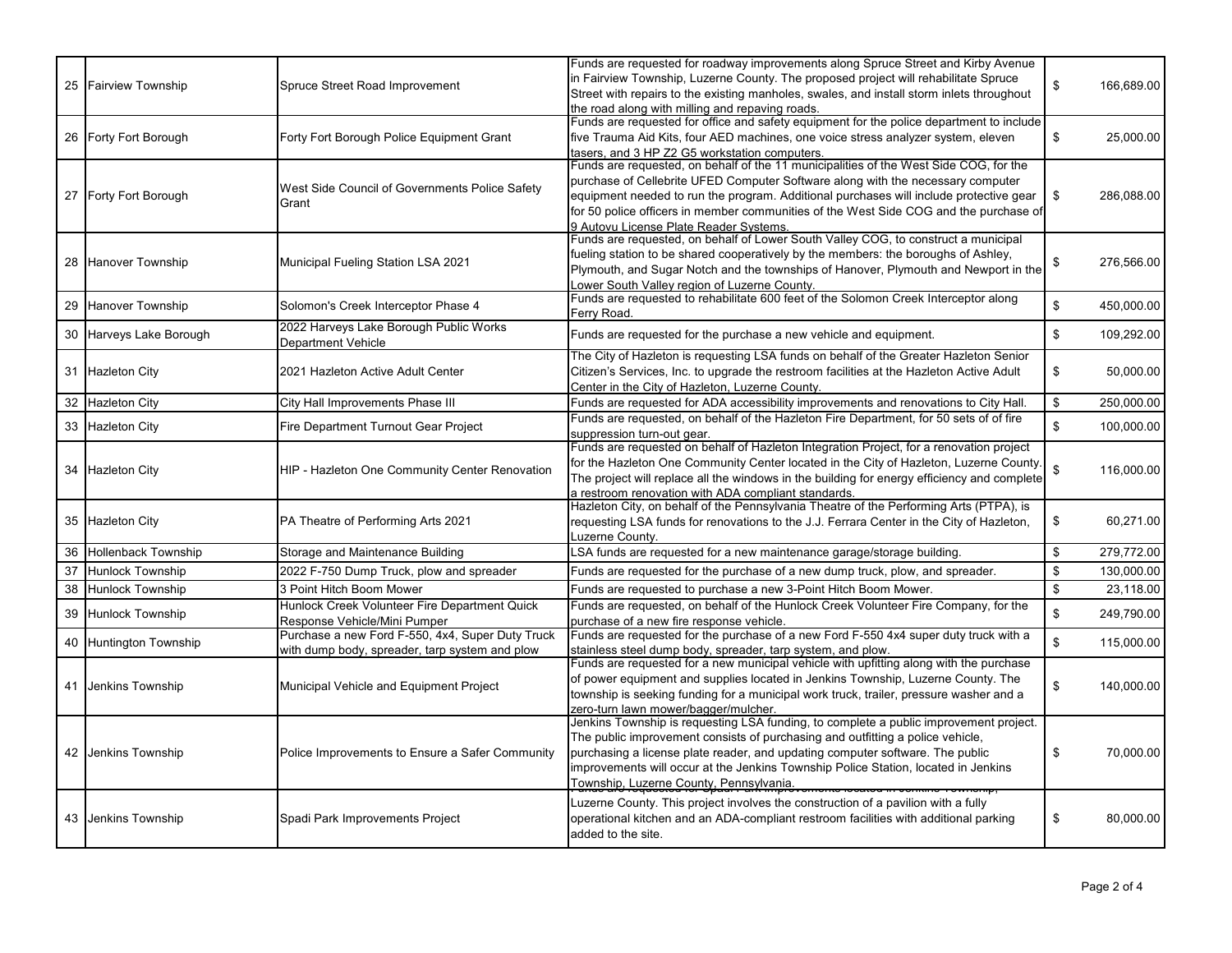| 44 | Jenkins Township                          | Township Municipal Office Upgrades for Optimization   monitors, and a letter folding machine.       | Funds are requested to purchase office equipment including new desktop computers,                                                                                                                                                                                                                                                                                                                                                                                                           | \$                        | 10,666.00  |
|----|-------------------------------------------|-----------------------------------------------------------------------------------------------------|---------------------------------------------------------------------------------------------------------------------------------------------------------------------------------------------------------------------------------------------------------------------------------------------------------------------------------------------------------------------------------------------------------------------------------------------------------------------------------------------|---------------------------|------------|
|    |                                           |                                                                                                     |                                                                                                                                                                                                                                                                                                                                                                                                                                                                                             |                           |            |
|    | 45 Kingston Municipality                  | Kingston Municipal Building Auxiliary Parking Lot<br>Project                                        | SA funds are requested for the construction of a parking lot adjacent to the municipal<br>building that will allow for municipal employee parking and parking for visitors to the park<br>adjacent to the municipal building.                                                                                                                                                                                                                                                               | \$                        | 240.000.00 |
| 46 | <b>Kingston Municipality</b>              | West Side Revitalization Project, Phase III                                                         | Funds are requested for the creation of five murals on five commercial buildings along<br>Route 11 in Kingston Borough and Exeter Borough.                                                                                                                                                                                                                                                                                                                                                  | $$\mathbb{S}$$            | 50,000.00  |
| 47 | Kingston Township                         | Center Street Park Phase III                                                                        | Funds are requested for renovations to Center Street Park to include a new ADA parking<br>lot, walking path improvements, dog park, hiking trail, and a sensory garden.                                                                                                                                                                                                                                                                                                                     | $$\mathbb{S}$$            | 200,000.00 |
| 48 | Laflin Borough                            | 2021 / 2022 LSA Grant Application - Laflin Road<br><b>Paving Project</b>                            | Funds are requested for a roadway rehabilitation project.                                                                                                                                                                                                                                                                                                                                                                                                                                   | \$                        | 175,000.00 |
| 49 | Lehman Township                           | Jonathan R Davis Volunteer Fire Department Fire<br>Truck and Utilty Task Vehicle                    | Funds are requested, on behalf of the Jonathan R. Davis Fire Department, for the<br>purchase of a fire truck and utility task vehicle.                                                                                                                                                                                                                                                                                                                                                      | $\boldsymbol{\mathsf{s}}$ | 175,161.00 |
| 50 | Lehman Township                           | Wheel Loader and Crack Sealer Project                                                               | Funds are requested for the purchase of a wheel loader and a crack sealer.                                                                                                                                                                                                                                                                                                                                                                                                                  | $\boldsymbol{\mathsf{s}}$ | 100,000.00 |
| 51 | Luzerne County Redevelopment<br>Authority | REDEVELOPMENT AUTHORITY of LUZERNE<br>COUNTY - COMMERCE ROAD RAIL CROSSING<br><b>UPGRADE</b>        | Funds are requested to replace the existing concrete crossing on Commerce Road at<br>Milepost 2.77 on the Suscon Industrial Line.                                                                                                                                                                                                                                                                                                                                                           | \$                        | 122,000.00 |
| 52 | Luzerne County Redevelopment<br>Authority | Allied Services Center City Skilled Nursing Center,<br><b>Wilkes-Barre</b>                          | Funds requested will be used, on behalf of Allied Services Center City Skilled Nursing,<br>for the conversion of the 3rd and 4th floors of a building into a dual licensed<br>Medicare/Medicaid skilled nursing facility.                                                                                                                                                                                                                                                                   | \$                        | 175,000.00 |
| 53 | Luzerne County Redevelopment<br>Authority | REDEVELOPMENT AUTHORITY of LUZERNE<br>COUNTY - RIVER ROAD RAIL CROSSING<br>UPGRADE JENKINS TOWNSHIP | Funds are requested to replace the existing concrete crossing on River Road at Milepost<br>7.41 on the Wilkes-Barre Secondary Line.                                                                                                                                                                                                                                                                                                                                                         | $\mathsf{\$}$             | 193,000.00 |
|    | 54 Nanticoke City                         | Former Ellis Building Demolition                                                                    | Funds are requested for the demolition of the former Ellis Building. The vacant building<br>which encompasses the entire city block on Washington Street, from Prospect Street to<br>Walnut Street, has become increasingly dangerous due the falling of loose bricks,<br>roofing materials and concrete.                                                                                                                                                                                   | $\,$                      | 550,200.00 |
| 55 | Nanticoke City                            | Ladder Truck                                                                                        | Funds are being requested to purchase a new ladder truck.                                                                                                                                                                                                                                                                                                                                                                                                                                   | $\boldsymbol{\mathsf{s}}$ | 509,388.00 |
| 56 | Nanticoke City                            | Purchase of Police Vehicles                                                                         | Funds are requested for the purchase of two police vehicles.                                                                                                                                                                                                                                                                                                                                                                                                                                | $\boldsymbol{\mathsf{s}}$ | 112,234.00 |
| 57 | Nescopeck Borough                         | Pine Street/Ridge Road Project                                                                      | Funds requested will be used for the repaving of Pine Street and Ridge Road in<br>Nescopeck Borough.                                                                                                                                                                                                                                                                                                                                                                                        | \$                        | 200,000.00 |
| 58 | Nuangola Borough                          | <b>DPW Equipment Project</b>                                                                        | Funds are requested for the purchase of a backhoe.                                                                                                                                                                                                                                                                                                                                                                                                                                          | $\boldsymbol{\mathsf{s}}$ | 162,367.00 |
|    | 59 Pittston City                          | Former First Presbyterian Church Building Repairs                                                   | Funds are requested for building stabilization at the former First Presbyterian Church,<br>which includes roof replacement, ceiling replacement, masonry repairs, and floor repairs.<br>The City of Pittston plans to develop this building into a mixed-use commercial,<br>esidential, and entertainment venue.                                                                                                                                                                            | $$\mathbb{S}$$            | 40,000.00  |
|    | 60 Pittston City                          | Pittston Tomato Festival Stage                                                                      | Funds are requested for improving a festival stage, which includes adding a permanent<br>cover and installing lights and sound. These improvements will allow for year-round<br>programming at the stage and will be a driver for tourism.                                                                                                                                                                                                                                                  | \$                        | 200,000.00 |
|    | 61 Pittston City                          | Pittston YMCA ADA Locker Rooms                                                                      | Funds are requested, on behalf of the Greater Pittston YMCA, to construct locker rooms<br>at the Greater Pittston YMCA. The planned project includes demolition of the existing<br>locker room space, renovations to include new floor and wall tile, new lighting, plumbing<br>fixtures, and ADA-compliant amenities including access doors, toilet room outfitting, and<br>lockers. After completion of the project, the YMCA will have three universal locker<br>ooms available for use. | \$                        | 175,000.00 |
| 62 | <b>Pittston Township</b>                  | <b>Equipment and Vehicle Purchase</b>                                                               | Funds are requested to purchase vehicles and equipment for use by the township's<br>police, public works, and emergency management departments.                                                                                                                                                                                                                                                                                                                                             | $$\mathbb{S}$$            | 428,515.00 |
|    | 63 Pringle Borough                        | <b>Municipal Equipment</b>                                                                          | The project consist of purchasing a skid steer for Pringle Borough's Public Works<br>Department.                                                                                                                                                                                                                                                                                                                                                                                            | \$                        | 70,000.00  |
|    |                                           |                                                                                                     | Funds are requested for the purchase of two new trucks to assist with winter and                                                                                                                                                                                                                                                                                                                                                                                                            |                           |            |
| 64 | <b>Rice Township</b>                      | 2022 Truck Replacement                                                                              | summer maintenance.                                                                                                                                                                                                                                                                                                                                                                                                                                                                         | $\boldsymbol{\mathsf{s}}$ | 190,715.00 |